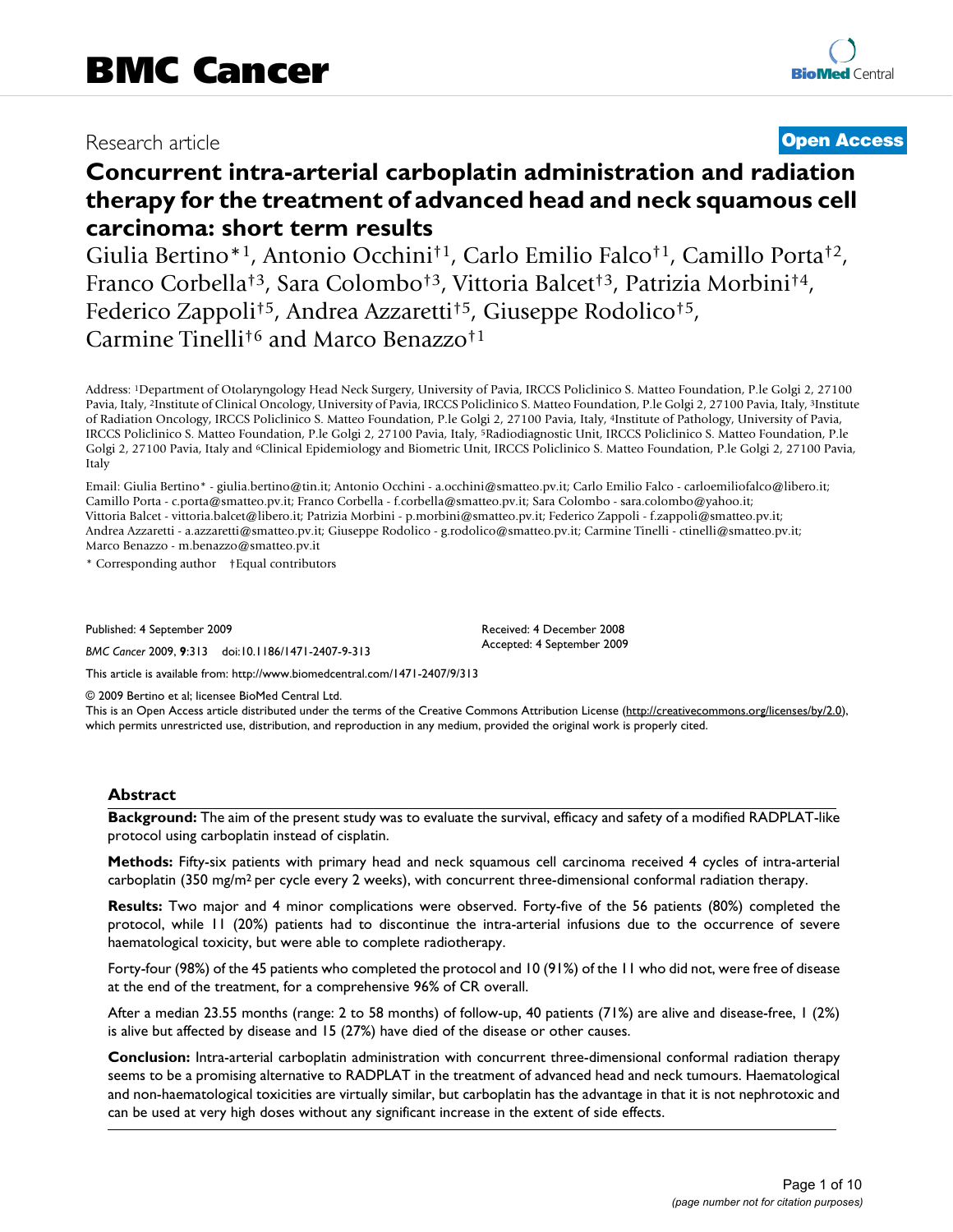#### **Background**

During the past decade, chemoradiation has become the most important treatment option for locally advanced head and neck squamous cell carcinoma (HNSCC). In particular, the combination of concurrent chemotherapy and three-dimensional conformal radiotherapy (3D CRT) appears to be more potent than sequential chemoradiation therapy in terms of local control of the disease and improvement of overall survival [1,2]. To overcome the potential chemoradioresistance of head head and neck tumours, supradose infusions of cisplatin via superselective intra-arterial chemotherapy were introduced [3-5]. Thanks to the convincing results of Robbins' RADPLAT protocol [5], many other institutions have used RADPLAT or RADPLAT mimicking protocols for the treatment of HNSCC, with a high success rate [6-8].

To overcome the main cisplatin-related toxicities, i.e. kidney function impairment and nausea/vomiting [9], many authors have replaced cisplatin with carboplatin, which has proven to be as effective as cisplatin in sequential or concurrent chemoradiation protocols, but better tolerated; indeed, carboplatin is virtually non-nephrotoxic and does not cause such severe nausea and vomiting [10-12].

For this reason, we first applied Robbins' super-selective intra-arterial administration technique to infuse carboplatin in a neo-adjuvant treatment protocol with very encouraging results [13-15].

The low rate of toxic effects observed in our first protocol [15] led us to initiate a phase II protocol combining 3D CRT with concomitant intra-arterial carboplatin administration to treat advanced HNSCC.

The aim of this study was to evaluate survival, efficacy and safety of our modified RADPLAT-like protocol on a single group of patients affected by advanced HNSCCC.

#### **Methods**

#### *Patient characteristics*

Fifty-six patients (46 men and 10 women), aged from 38 to 74 years (mean 58,4, median 59 years), with previously untreated squamous cell carcinoma (SCC) of the upper aerodigestive tract were treated between March 2003 and February 2008. The sites and stages of the tumor, classified according to the UICC/AICC TNM [16], are reported in table 1 and table 2. The stage II patients in table 2 were submitted to this protocol owing to general conditions that contraindicated surgery or because they refused to undergo surgery. Patients were required to sign an informed consent form after the Ethical Committee of our Institution formally approved the study.

| <b>Tumor site</b> | N. |
|-------------------|----|
| Oral cavity       | 20 |
| Hypopharynx       | 3  |
| Oropharynx        | 32 |
| Larynx            |    |
| <b>Total</b>      | 56 |

#### *Pre-treatment evaluation*

Patients underwent a complete clinical and laboratory examination including measurement of haematological, hepatic and renal parameters, as well as general metabolic functions, chest radiography and electrocardiography. The disease was staged by physical and endoscopic examination, biopsy with histopathological and immunohistochemical examination, CT scan of the head and neck and of the thorax, MRI (when appropriate) and PET.

Inclusion criteria for the treatment protocol were primary untreated SCC, absence of distant metastases, age < 74 years, no haematological or metabolic contraindications against chemotherapy.

| Table 2: Stage of the tumor |  |  |  |
|-----------------------------|--|--|--|
|-----------------------------|--|--|--|

| <b>Stage</b> | <b>TNM</b>                                    | N.             |  |
|--------------|-----------------------------------------------|----------------|--|
| Ш            | T2N0M0                                        | 2              |  |
| Ш            | T2N1M0                                        | 6              |  |
|              | T3N0M0                                        | 9              |  |
|              | T3N1M0                                        | 4              |  |
| IVA          | TIN <sub>2a</sub> M <sub>0</sub>              | I              |  |
|              | TIN <sub>2</sub> bM <sub>0</sub>              | 3              |  |
|              | T <sub>2</sub> N <sub>2a</sub> M <sub>0</sub> | 4              |  |
|              | T2N2bM0                                       | ı              |  |
|              | T3N2aM0                                       |                |  |
|              | T3N2bM0                                       | ı              |  |
|              | T3N2cM0                                       | 2              |  |
|              | T4N0M0                                        | 3              |  |
|              | T4NIM0                                        | $\overline{2}$ |  |
|              | T4N2aM0                                       | 3              |  |
|              | T4N2bM0                                       | ı              |  |
|              | T4N2cM0                                       | $\overline{2}$ |  |
| <b>IVB</b>   | T2N3M0                                        | ı              |  |
| <b>Total</b> |                                               | 56             |  |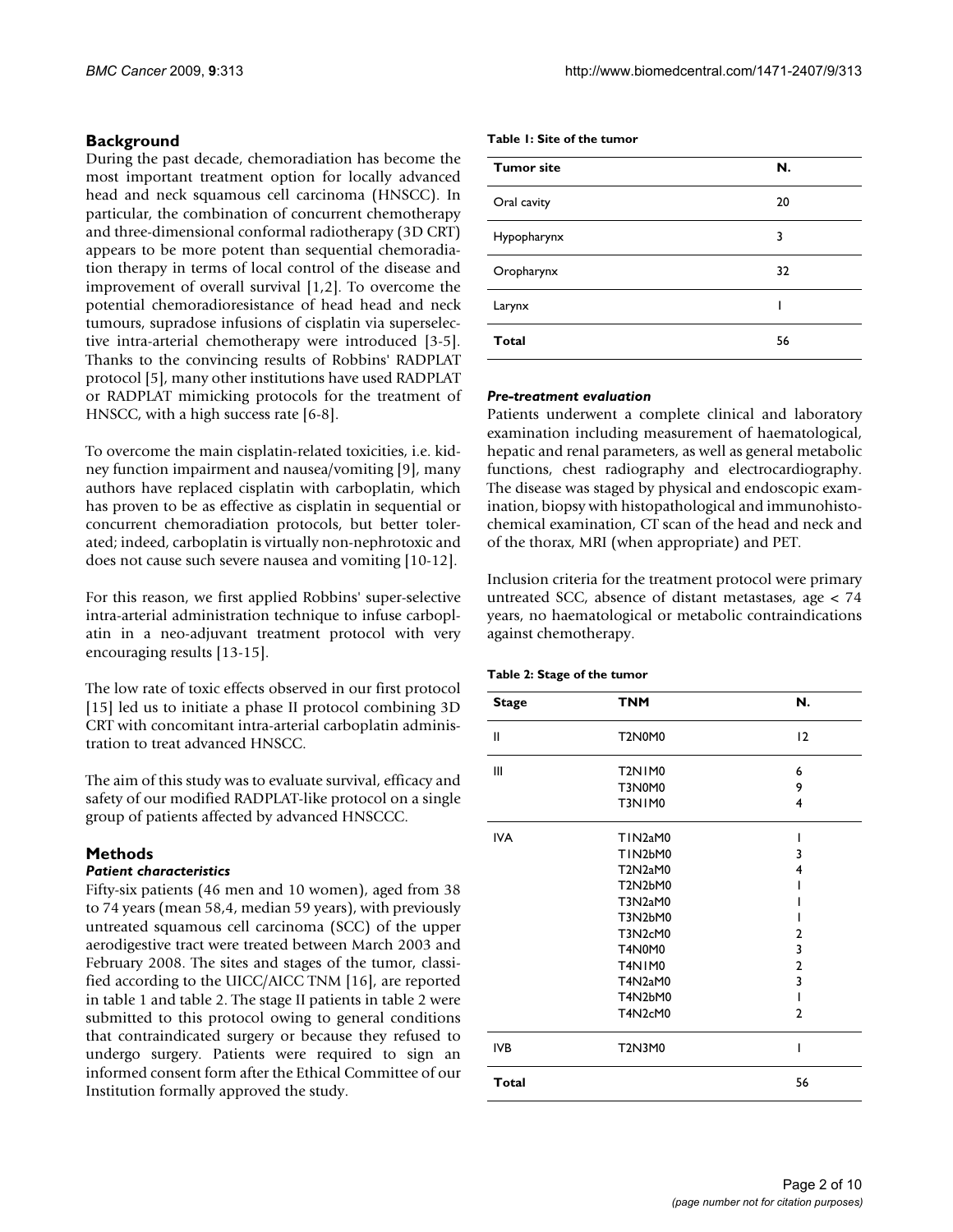#### *Treatment protocol*

Figure 1 summarizes the timing of the treatment protocol. The planned dose of carboplatin per cycle was 350 mg/m2 with a maximum amount of  $1.4$  g/m<sup>2</sup> given in 4 cycles, every 2 weeks. No pharmacokynetic analyses were performed to select the dose of the drug, but it was chosen according to our previous experience of induction intraarterial chemotherapy [15]. Carboplatin was administered intra-arterially (i.a.), dissolved in 80 mL of 0,9% saline and infused over 15-20 min by a battery-operated pump (Medrad Mark 5 Plus) with an infusion velocity of 4-6 mL/min. An angiographic catheter (Glidecath Radicofocus 5F Terumo) was introduced percutaneously under local anesthesia (10 mL of 2% lidocaine solution) into the common femoral artery, according to the Seldinger technique. The catheter tip was placed in the external carotid artery, under radiographic control. Diagnostic transfemoral carotid arteriography was performed and the most suitable branch of the artery, providing the main blood supply to the tumour, was selectively catheterised. The catheter was removed immediately after the infusion. A simultaneous intravenous (i.v.) infusion of 250 mL of 0,9% saline was administered. Dexamethasone (4 mg) and ondansetron (1 g) dissolved in 100 mL of 0,9% saline were administered i.v. 1 hour before the infusion.

While undergoing chemotherapy, patients also received concomitant 3D CRT with conventional fractionation (1,8 - 2 Gy per fraction, five days per week). The total dose was 66 - 74 Gy for PTVI (Planning Target Volume: volume planned to receive prescribed dose, according to ICRU Report 50 and 62) [17,18] including tumour site and clinically positive nodes, and 50-60 Gy for PTVII, including tumour site and all cervical lymph nodes (positives and negatives).

When the volume including tumor and positive nodes resulted too large to receive 64-72 Gy (9 cases), we defined three PTV: PTV I including tumor site, PTV II

including tumour site and positive nodes, PTV III including tumor site and all cervical lymph nodes (positives and negatives). In these cases we had 64-74 Gy for PTV I, 56- 66 Gy for PTV II, 50-60 Gy for PTV III.

All patients underwent planning CT in a supine position with a thermoplastic mask as a custom immobilisation device. In all slices acquired planning target volumes and organs at risk (spinal cord, parotid glands, mandibula) were contoured. Dose-volume histograms (DVH) were evaluated by the radiation oncologist and physicians and only dose inhomogenities between 90% and 110% out of prescribed dose were accepted. All patients were irradiated on a linear accelerator, with Cerrobend blocks or multileaf collimators. All treatment fields were verified before starting therapy.

#### *Treatment evaluation*

Haematological and non-haematological toxicities were evaluated according to NCI-CTCAE v3.0 [19] 24 hours before and after each course of i.a. chemotherapy. Response to therapy was assessed at the end of the treatment protocol by physical examination and endoscopy, while CT scan and/or MRI were performed at 3, 6, and every 12 months after the end of therapy; a biopsy was performed if recurrence was suspected. A complete response (CR) was defined as the complete disappearance of all demonstrable lesions. A partial response (PR) was defined as a decrease of 50% or more in the sum of the products of the largest perpendicular diameters of all measurable lesions. No response (NR) was defined as a regression of < 50% in total tumour size or as stable or progressive disease.

#### *Statistical analysis*

The first end point was overall survival. Survival was measured from the date of the first infusion to the date of death or the date when the patient was last known to be alive. Secondary end points were CR rates, loco-regional



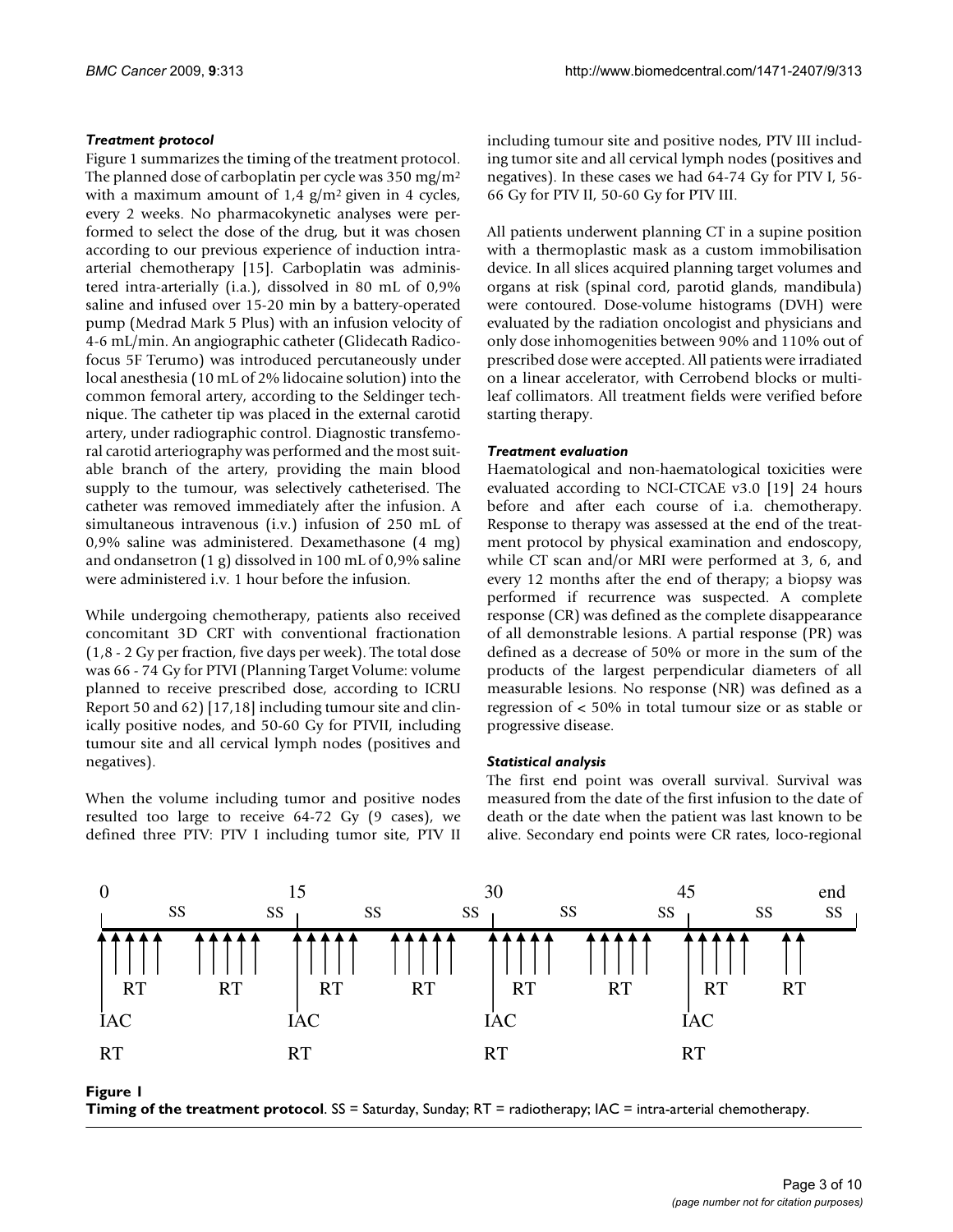tumour control and disease-free survival. Time to locoregional failure was measured from the start of treatment and the date of disease relapse, the date of disease-related death, or the date when the patient was last known to be alive and disease-free. Loco-regional failure, distant metastases, or disease-related death were all considered failures for disease-free survival. OS and disease-free survival rates (with their 95% Confidence Intervals) were estimated with the Kaplan-Meier method and log rank tests were used for univariate comparisons between groups. P values lower than 0.05 were considered significant. Data analysis was performed with the STATA statistical package (release 9.0, 2006, Stata Corporation, College Station, Texas, USA).

## **Results**

#### *Feasibility*

Two hundred and thirteen super-selective transfemoral intra-arterial infusions of carboplatin were performed. Two major complications (1 transient ischemic attack (TIA) and 1 partial necrosis of the tongue) and 4 minor complications (3 cases of skin rash and 1 neck oedema) linked to the intra-arterial chemotherapy were observed.

#### *Toxicity*

Carboplatin treatment was well-tolerated by the majority of the patients. In particular, 45 of the 56 patients (80%)

|  | Table 3: Reasons for suspension of intra-arterial chemotherapy. |
|--|-----------------------------------------------------------------|
|--|-----------------------------------------------------------------|

completed the protocol, while 11 (20%) patients had to discontinue the intra-arterial infusions, but nevertheless were able to complete radiotherapy.

Table 3 summarizes why the infusions were suspended. In 1 case, the patient decided to interrupt intra-arterial chemotherapy while in another case it was suspended due to the occurrence of bronchopneumonia. In the other 9 cases, chemotherapy was suspended due to the appearance of thrombocytopenia. This was associated with leukopenia and anaemia in 5 of the 9 patients.

Tables 4 and 5 list all cases of haematological and nonhaematological toxicity observed during the treatment protocol.

Two patients underwent s.c. granulocyte-colony stimulating factor (G-CSF) administration due to the appearance of severe leukopenia and 1 patient received erithrocyte transfusion for severe anaemia all after 3 infusions; 2 patients required tracheotomy due to severe dyspnea; 1 patient was temporarily fed with a nasogastric tube; while 3 other patients were submitted to PEG for severe mucositis with odynophagia. All the non-haematological complications appeared after 20 days from the beginning of the treatment protocol

| N. of infusions | N. of patients | <b>Reasons for suspension</b> |                |             |
|-----------------|----------------|-------------------------------|----------------|-------------|
| 1/4             |                | pneumonia                     |                |             |
| 2/4             |                | thrombocytopenia (1)          | leukopenia (4) | anaemia (3) |
|                 |                | thrombocytopenia (4)          | leukopenia (1) | anaemia (1) |
| 3/4             |                | Patient's decision            |                |             |
|                 | $\overline{2}$ | thrombocytopenia (1)          | leukopenia (1) |             |
|                 |                | thrombocytopenia (1)          | leukopenia (1) | anaemia (1) |
|                 | $\overline{2}$ | thrombocytopenia (2)          | leukopenia (1) |             |
|                 |                | thrombocytopenia (2)          | leukopenia (1) | anaemia (1) |
|                 | $\overline{2}$ | thrombocytopenia (3)          | leukopenia (3) |             |
|                 |                | thrombocytopenia (3)          | leukopenia (2) | anaemia (3) |
|                 |                | thrombocytopenia (4)          |                |             |
| <b>Total</b>    | $\mathbf{H}$   |                               |                |             |

(n.) = grade of haematological toxicity (NCI-CTCAE v3.0)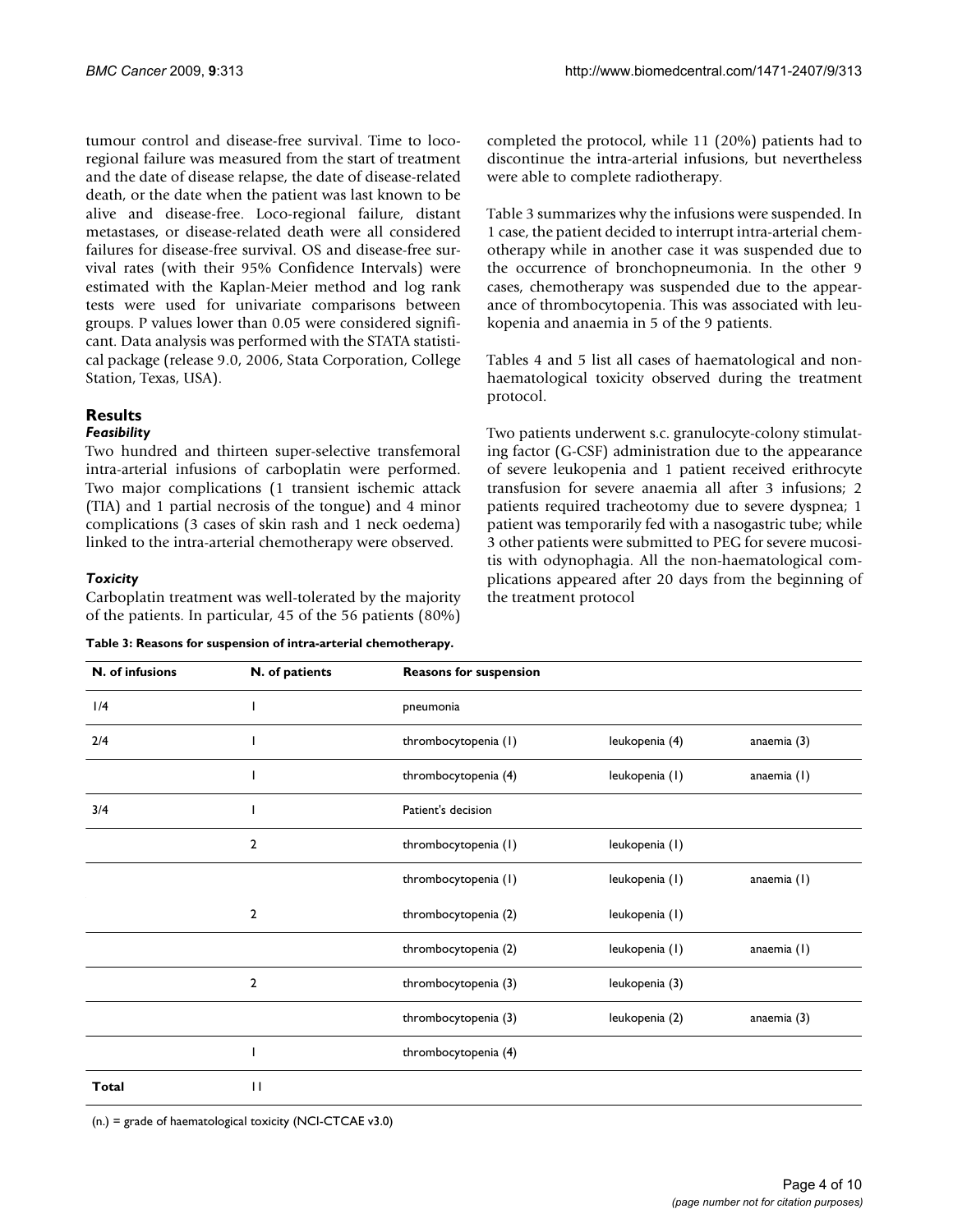**Table 4: Acute haematological toxicity (NCI-CTCAE v3.0)**

|                   | Grade I                          | Grade 2                                           | Grade 3                           | Grade 4                         |
|-------------------|----------------------------------|---------------------------------------------------|-----------------------------------|---------------------------------|
|                   | $(n.v. - 10 g/d)$                | $($ < $10 - 8$ g/dl)                              | $(< 8$ g/dl - 6,5 g/dl)           | $(< 6.5$ g/dl)                  |
| Anaemia*          | 20/56                            | 6/56                                              | 3/56                              | 0/56                            |
|                   | (35%)                            | (11%)                                             | (5%)                              | $\overline{\phantom{a}}$        |
|                   | Grade I                          | Grade 2                                           | Grade 3                           | Grade 4                         |
|                   | $(n.v. - 1.5 \times 10^{3}/\mu)$ | $(1.5 - 1 \times 10^{3}/\mu)$                     | $(< I - 0.5 \times 10^{3}/\mu$ l) | $(< 0.5 \times 10^{3}/\mu$ )    |
| Leukopenia*       | 14/56                            | 10/56                                             | 8/56                              | 1/56                            |
|                   | (25%)                            | (18%)                                             | (14%)                             | (2%)                            |
|                   | Grade I                          | Grade 2                                           | Grade 3                           | Grade 4                         |
|                   | $(n.v. - 75 \times 10^{3}/\mu)$  | $($ < 75 - 50 $\times$ 10 <sup>3</sup> / $\mu$ I) | $(50 - 25 \times 10^{3}/\mu)$     | $(< 25 \times 10^{3}/\text{m})$ |
| Thrombocytopenia* | 10/56                            | 6/56                                              | 5/56                              | 2/56                            |
|                   | (18%)                            | (11%)                                             | (9%)                              | (3%)                            |

\*worst toxicity observed

#### *Response rate*

Figure 2 summarizes the immediate post-treatment response. Forty-four (98%) of the 45 patients who completed the protocol and 10 (91%) of the 11 who did not, were free of disease at the end of the treatment, for a comprehensive 96% of CR.

#### *Disease control and survival*

No patients were lost to follow-up. Median follow-up time (25<sup>th</sup>-75<sup>th</sup> percentile), measured from the first intraarterial carboplatin administration, was 23.55 months (range: 2 to 58 months).

The 2 NR patients died of the disease after 9 and 21 months from the beginning of the treatment; of the other 54 CR patients, 1 died of broncopneumonia 9 months after the treatment beginning; 14 recurred after a median period of 9 months (range 4-19 months). In 5 of these 14 patients disease recurred at the primary site, 2 at the primary site and on the neck, 1 at the primary site with pulmonary and bone metasases, 1 on the neck with pulmonary metasases, 4 presented only distant metasases; 1 patient developed a second primary tumour. All the patients who presented regional recurrence and/or distant metastases had clinically positive necks at the beginning of therapy.

Only 2 of the 5 patients with recurrence at the primary site were submitted to salvage surgery, both 10 months after the beginning of the treatment; 1 of them is still alive and disease free but the other developed disease recurrence 3 years later and died of the disease. One patient with recurrence at the primary site is still alive with disease. The other 9 patients with recurrence were all submitted to systemic chemotherapy (curative or palliative) and died of disease (Figure 3).

In conclusion, 40 patients (71%) are alive and diseasefree (NED), 1 (2%) is alive with disease (AWD) and 15 (27%) have died of the disease (DWD) or other causes (DOD).

The percentage of organ preservation was 97,5%, as only 1 of the 40 NED patients underwent salvage surgery at the tumour site.

The probability of two-year overall survival was 75% (95% CI: 59% - 85%) (Figure 4). Among the factors influencing survival, gender, N status and recurrence were statistically significant. In particular, all the patients who died were male and the presence of a positive neck at the time of diagnosis and/or recurrence were significantly negatively correlated with survival (Figure 5 and 6).

Age, tumour site, T-stage, grading and completion of the treatment showed no effect on survival.

Two-year disease-free survival was 69% (95% CI: 54% - 81%) (Figure 7). In this case, the only factor significantly influencing the appearance of recurrence was gender, in fact all the patients who recurred were males.

As regards T and N stage, we observed a higher likelihood of recurrence for advanced tumours, even if this tendency was not statistically significant. Other factors such as age, tumour site, grading and completion of the treatment did not significantly influence recurrence of the disease.

#### **Discussion**

Our study confirmed the evidence that intra-arterial chemotherapy by superselective transfemoral infusion of high doses of platinum compounds with concomitant 3D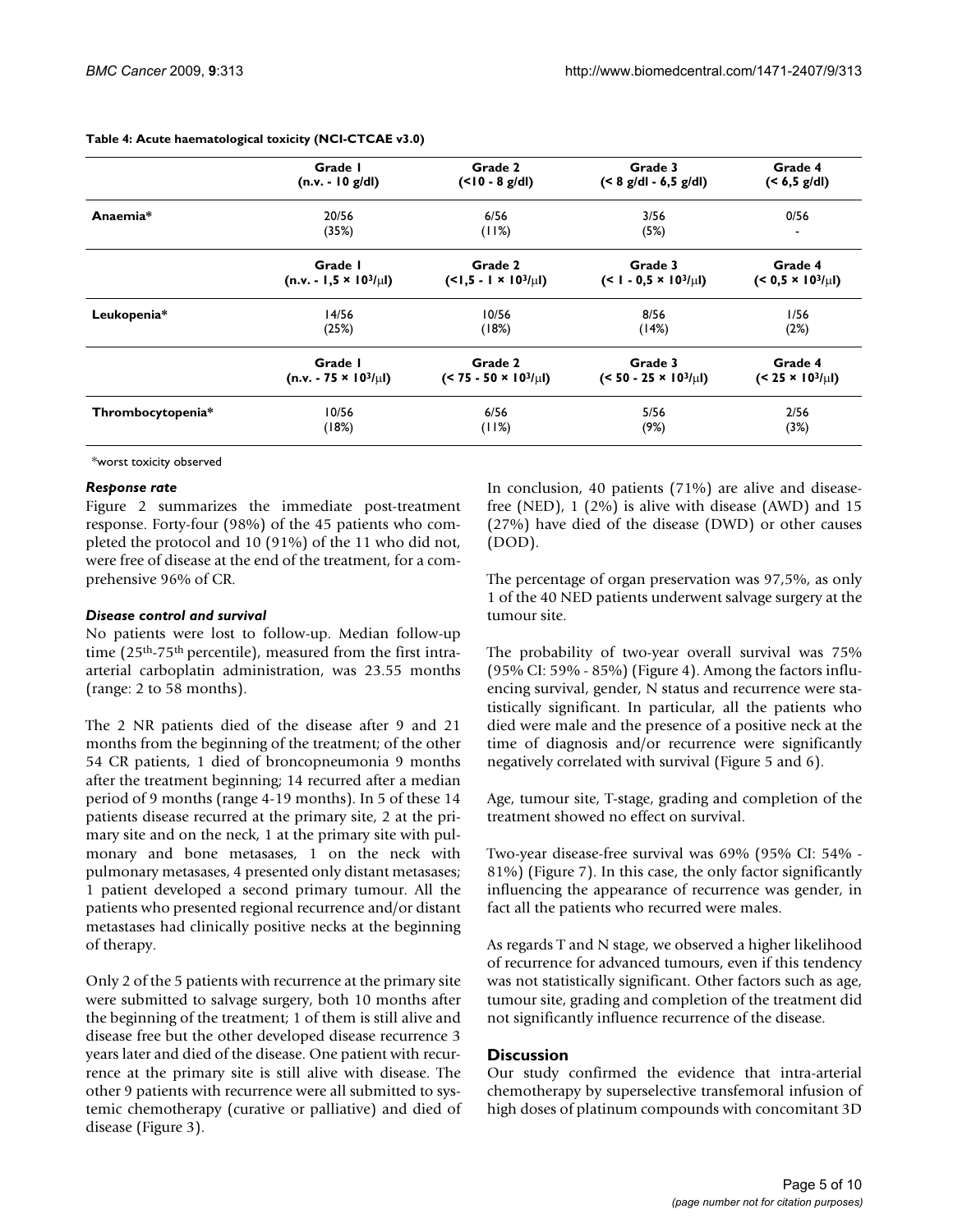#### **Grade 1** (erithema) **Grade 2** (ulcers or pseudomembranes) **Grade 3** (confluent ulcers) **Grade 4** (necrosis) **Stomatitis\*** 15/56 (27%) 12/56 (21%) 4/56 (7%) 1/56 (2%) **Grade 1** (symptomatic, regular food intake) **Grade 2** (impaired swallowing; i.v. fluids) **Grade 3** (enteral/parenteral nutrition) **Grade 4** (life-treatening consequences) **Dysphagia\*** 20/56 (36%) 10/56 (18%) 4/56 (7%) 0/56 - **Grade 1** (light erithema or desquamation) **Grade 2** (moderate erithema or desquamation with oedema) **Grade 3** (erithema or desquamation with induced bleeding) **Grade 4** (necrosis with spontaneous bleeding) **Dermatitis\*** 14/56 (25%) 3/56 (5%) 3/56 (5%) 0/56 - **Grade 1** (asymptomatic) **Grade 2** (symptomatic without respiratory distress) **Grade 3** (stridor, respiratory distress) **Grade 4** (severe compromission, tracheotomy) **Laryngeal oedema\*** 10/56 (18%) 0/56 - 0/56 - 2/56 (3%) **Grade 1** (light) **Grade 2** (moderate) **Grade 3** (severe) **Grade 4** (disabling) **Pain\*** 10/56 (18%) 5/56 (9%) 0/56 - 0/56 - **Grade 1** (flushing, or transient rash, fever  $<$  38 $^{\circ}$ ) **Grade 2** (flushing, rash or orticaria, fever =  $38^\circ$ ) **Grade 3** (bronchospasm with or without orticaria) **Grade 4** (anaphylaxis) **Allergic reactions\*** 1/56 (2%) 2/56 (3%) 0/56 - 0/56 - **Grade 1** (loss of appetite) **Grade 2** (lower caloric intake without weight loss) **Grade 3** (weight loss requiring enteral/parenteral nutrition) **Grade 4** (life-threatening denutrition) **Nausea\*** 13/56 (23%) 0/56 - 0/56 - 0/56 - **Grade 1** (no treatment required) **Grade 2** (necessity of brief liquid i.v infusion) **Grade 3** (necessity of continuative treatment  $> 24$  h) **Grade 4** (shock) **Hypotension\*** 1/56 (2%) 2/56 (3%) 0/56 - 0/56 - **Grade 1 Grade 2 Alopecia\*** 2/56 (3%) 0/56 -

#### **Table 5: Non-haematological acute toxicity (NCI-CTCAE v3.0) \*worst toxicity observed**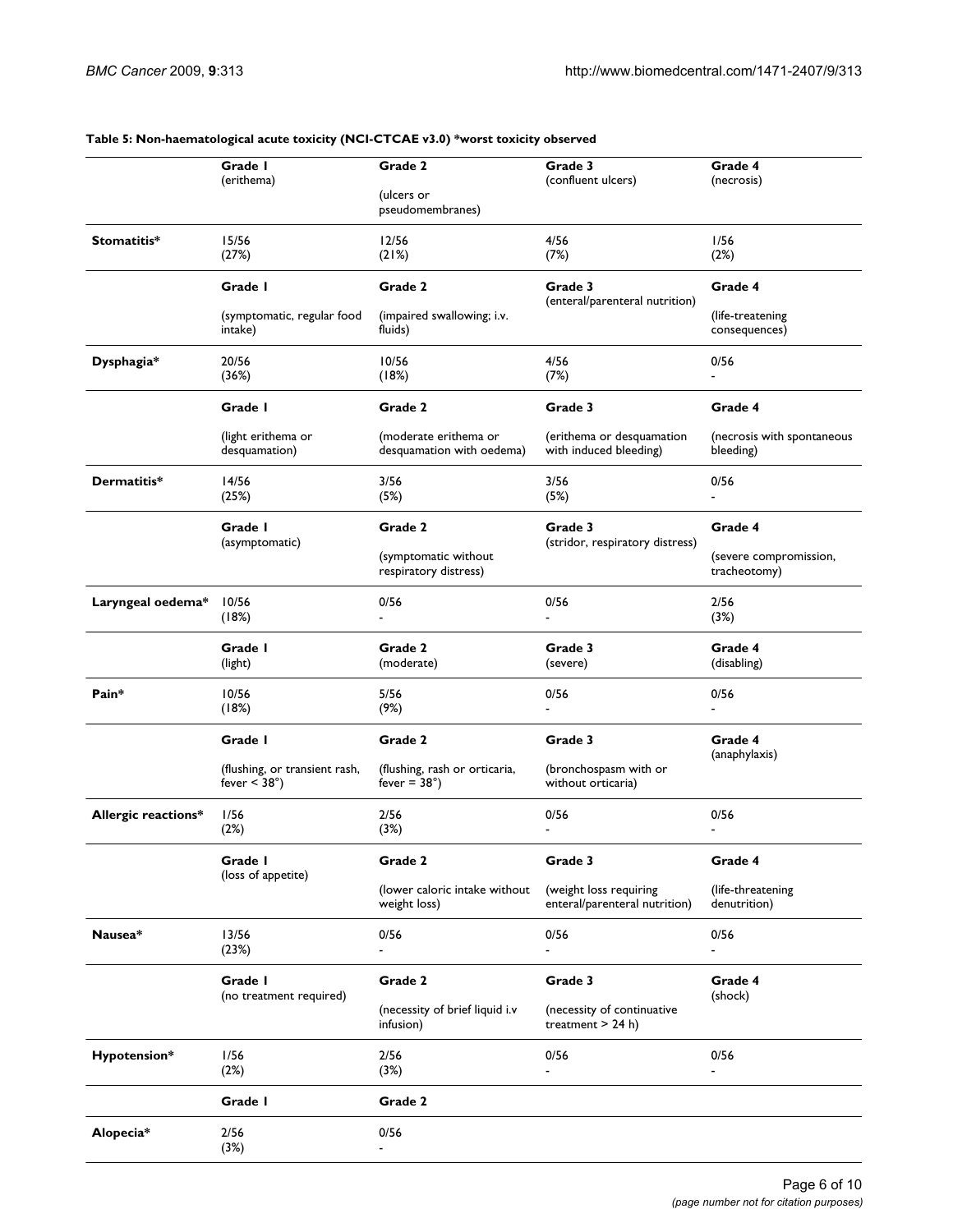

**Figure 2** 

**Immediate post-treatment response**. CR = complete response; NR = no response.

CRT is feasible and can be easily reproduced, with minimal procedural complications [6].

We chose carboplatin and its dosage in view of the efficacy of its anti-tumoral activity demonstrated in our previous reports [13-15]. The dose of 350 mg/m<sup>2</sup> was comparable to the cisplatin "decadoses" used by Robbins et al. [3,9,20-22], without relying on supportive measures to alleviate cisplatinum-related toxicities.

Compared with our previous neo-adjuvant intra-arterial carboplatin protocol [15], systemic toxicity of concurrent intra-arterial carboplatin administration and 3D CRT was usually mild to moderate; in fact, 11 (20%) patients did not complete the four cycles of chemotherapy due to the



#### **Figure 3**

**Follow-up**. CR = complete response; NR = no response; NED = no evidence of disease; DOD = died of other disease; DWD= died with disease; T = tumour; N = neck; M = Metastasis; CHT = chemotherapy; S = surgery; AWD = alive with disease.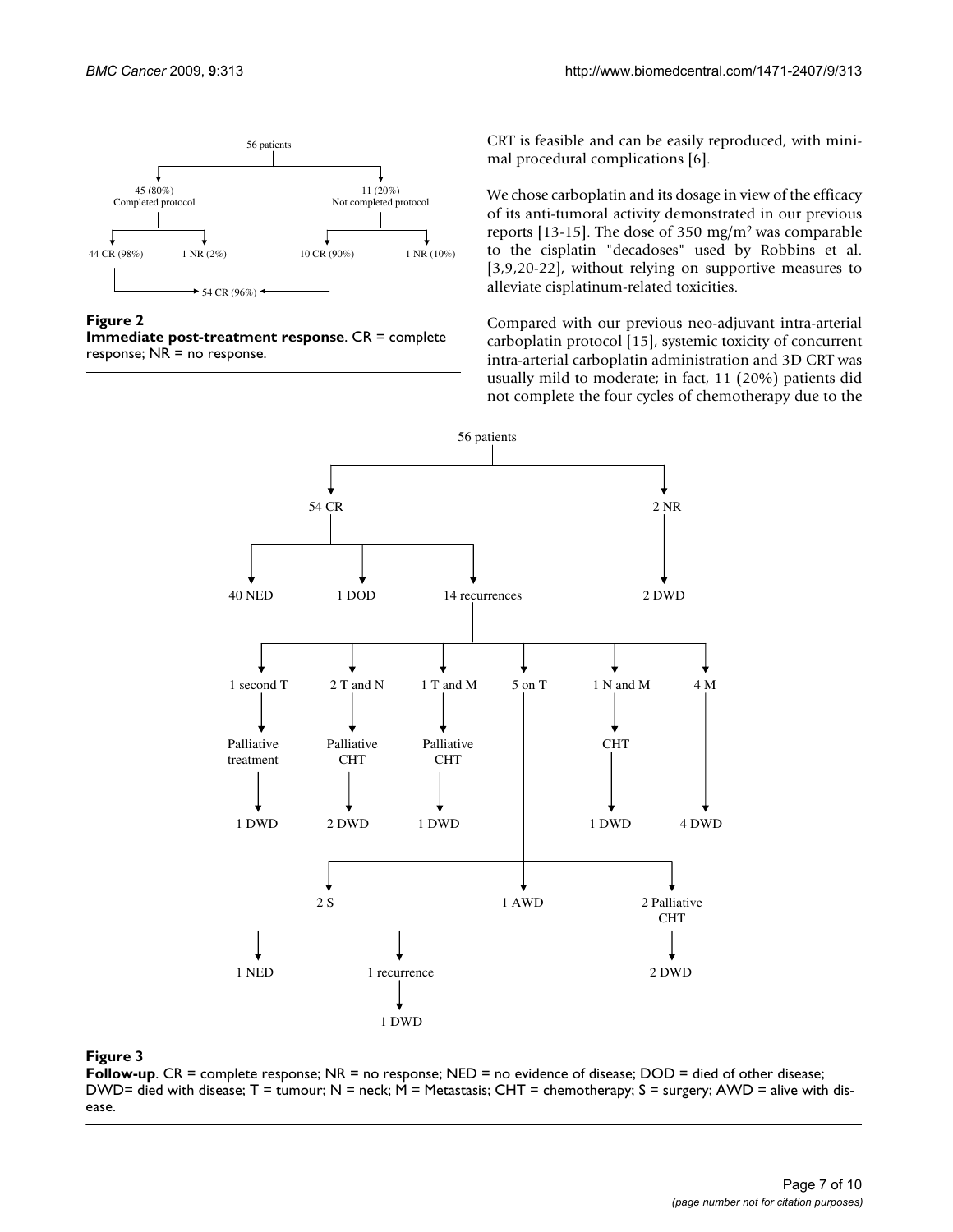

Figure 4<br>**Overall survival** 

appearance of haematological toxicity, involving all three blood-cell lines, platelets, leukocytes and red blood cells. In particular, severe thrombocytopenia was the factor which mostly limited intra-arterial infusion owing to the high risk of haemorrage during the Seldinger procedure. Local toxicity also occurred frequently, mainly affecting the skin and oral mucosa, requiring tracheotomy in 2 patients, nasogastric tube feeding in 1 patient and PEG in another 3 patients.

These results are similar to those presented by other authors who used significantly lower doses of carboplatin [10,11] and suggest that carboplatin dose-increase does not worsen toxic effects. For this reason, we believe that carboplatin could be used as an alternative to cisplatin in RADPLAT mimicking protocols [12], instead of performing a less intensive RADPLAT treatment, as proposed by Yoshizaki et al. [8].

Even though the results of all the concurrent chemoradiotherapy trials are difficult to compare due to differences



**Figure 5 Overall survival according to neck status**.



**Figure 6** 

regarding dose, timing of intra-arterial infusion and duration of follow-up [5-7,23,24], our study confirmed that the percentage of post-treatment complete response is very high (96%) (table 6) and superior to induction intraarterial chemotherapy protocols [15,25,26].

However, part of the impressive effect of this kind of protocol could be due also to the fact that 12 of the 56 patients (21%) were in limited stage II.

This therapeutic regimen also has impressive organ preservation capabilities [1,12] as confirmed by 97.5% of our NED patients in whom the tumour site was preserved.

Our two-year overall survival rate of 75% was comparable to that observed in other RADPLAT protocols with the same follow-up period [8,12]. As pointed out by other authors [1,27-29], N stage and the recurrence of the disease were the most important factors influencing overall survival. In fact, all our patients in whom neck disease recurred or who developed distant metastases had clinically positive necks at the time of diagnosis. For this rea-



**Figure 7**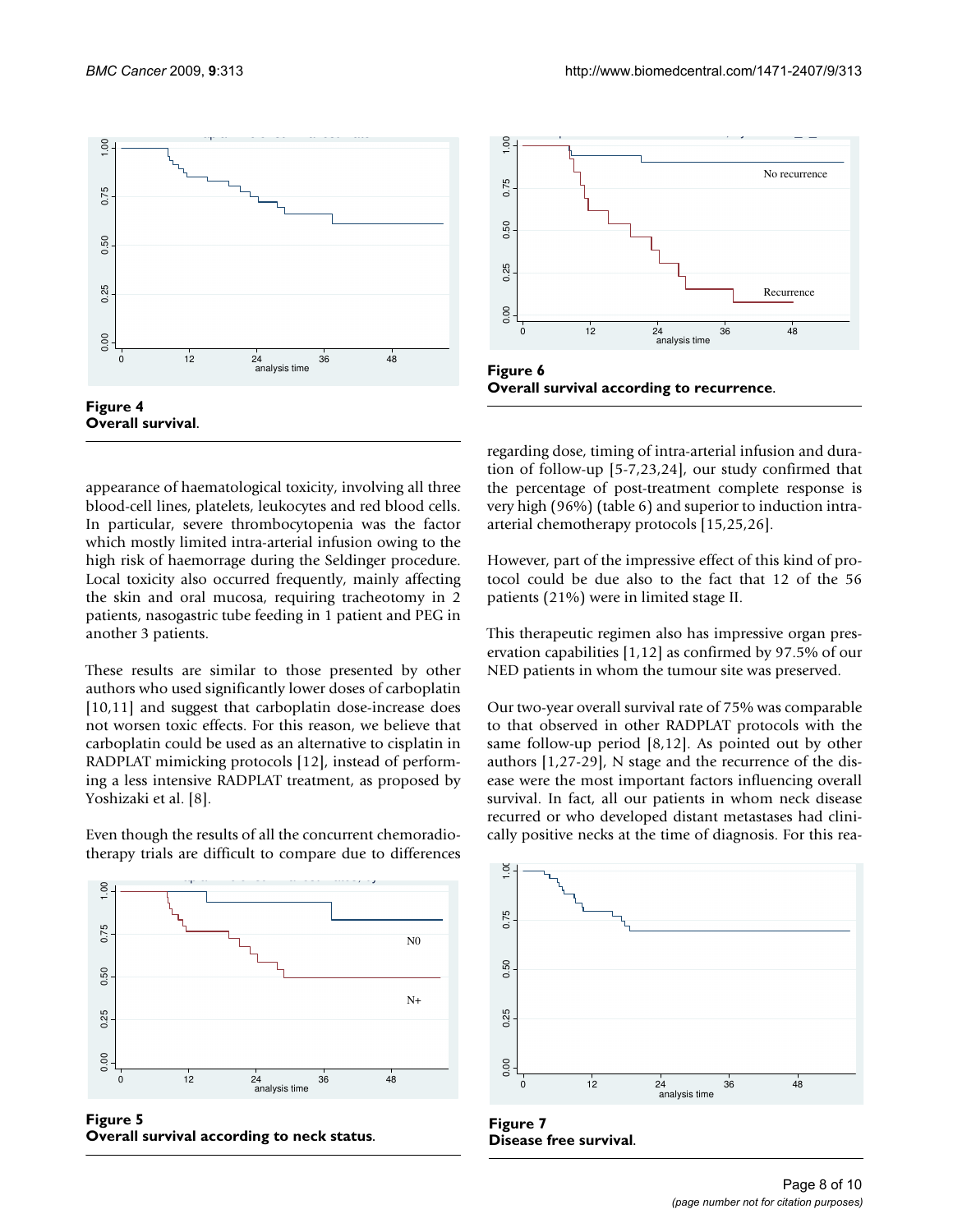|  |  | Table 6: Literature review |  |
|--|--|----------------------------|--|
|--|--|----------------------------|--|

| Author                    | Protocol                                                                                      | Response                              | Toxicity                                    |             | <b>Overall survival</b> Disease free survival |
|---------------------------|-----------------------------------------------------------------------------------------------|---------------------------------------|---------------------------------------------|-------------|-----------------------------------------------|
| Robbins KT, et al. (2000) | Cisplatin 150 mg/m <sup>2</sup> week $\times$ 4<br>+ RT 68-72 Gy                              | <b>CR 80% T</b><br>CR <sub>6</sub> IN | 89 pts. grade III-IV;<br>6 grade V          | 38.8% 5-yrs | 53.6% 5 yrs                                   |
| Regine WF, et al. (2001)  | Cisplatin 150 mg/m <sup>2</sup> week $\times$ 2<br>+ RT 78-82 Gy                              | CR 88% T<br>CR 85% N                  | 69% grade III<br>7% grade IV                | 57% 2 yrs   | 63% 2 yrs                                     |
| Robbins KT, et al. (2005) | Cisplatin 150 mg/m <sup>2</sup> week $\times$ 4<br>+ RT 70 Gy                                 | CR 85% T<br>CR 88% N                  | 44% grade III<br>39% grade IV<br>3% grade V | 63% 2 yrs   | 46% 2 yrs                                     |
| Rabbani A, et al. (2007)  | Cisplatin 150 mg/m <sup>2</sup> week $\times$ 4<br>+ RT 70 Gy                                 |                                       | $72\%$ grade III, IV;<br>6% grade V         | 57% 4 yrs   | 65% 4 yrs                                     |
| Present study             | Carboplatin $350 \text{ mg/m}^2$ 2<br>weeks $\times$ 4 + RT 66-74 Gy<br>PTVI - 50-60 Gy PTVII | CR 96%                                | 30% grade III, IV                           | 75% 2 yrs   | 69% 2 yrs                                     |

son, many authors suggest planning neck dissection in N+ patients submitted to concurrent intra-arterial chemoradiotherapy [1,30-32].

Surprisingly, we found that another factor conditioning survival was gender. We are unable to explain this evidence; genetic factors may influence the biological response of the tumour to treatment, or male patients may keep up habits that can influence recurrence of the disease, such as smoking and alcohol consumption.

The Kaplan-Meyer estimate of two-year disease free survival was 69%. Recurrence and death due to the disease occurred within the first 24 months after treatment; for this reason we recommend a more thorough follow-up during this period so that appropriate treatment can be implemented as soon as possible, even though the results of salvage surgery and/or systemic chemotherapy are often frustrating.

Also in the case of disease-free survival, all the patients in whom disease recurred were males. The explanation may be the same as for overall survival. Unfortunately, there are no data in the literature that help to explain this phenomenon.

Regarding the role of haematological stimulating factors in conditioning survival, even if randomized trials have demonstrated that they can have a negative impact on prognosis in patients with HNSCC submitted to chemoradiotherapy [33,34], our study didn't give definitive results because only 2 patients were treated with these compounds and 1 is disease-free and the other died for disease. For this reason, the use of growth factors during radiochemotherapy is questionable and their possible negative effect must be taken into consideration when analizing survival of this kind of treatment protocols.

#### **Conclusion**

Intra-arterial carboplatin administration with concurrent three-dimensional conformal radiation therapy seems to be an effective treatment of advanced head neck tumours at least in a short time of follow-up. Moreover, the haematological and non-haematological toxicities virtually similar to the RADPLAT protocol, render carboplatin a valid alternative because it has the advantage of not being nephrotoxic and being used at very high doses without any significant increase in the entity of side effects.

## **Competing interests**

The authors declare that they have no competing interests.

#### **Authors' contributions**

GB prepared and edited the manuscript. AO, CP, FC, FZ, were involved in revising results and in preparing the different topics of the manuscript (surgery, radiotherapy, chemotherapy and infusional technique). CEF prepared the data base and collected all the data. CT performed the statistical analysis. SC and VB performed radiation protocols for the patients; PM performed all the histopathological and immunohistochemical analyses; AA and GR performed all the intra-arterial infusions. MB, chief of the department, revised and gave final approval of the version of the manuscript. All authors read and approved the final version of the manuscript.

#### **References**

- 1. Lavertu P, Adelstein DJ, Saxton JP, Secic M, Eliachar I, Strome M, Larto MA, Wood BG: **[Aggressive concurrent chemoradiotherapy](http://www.ncbi.nlm.nih.gov/entrez/query.fcgi?cmd=Retrieve&db=PubMed&dopt=Abstract&list_uids=10037279) [for squamous cell head and neck cancer. An 8-year single](http://www.ncbi.nlm.nih.gov/entrez/query.fcgi?cmd=Retrieve&db=PubMed&dopt=Abstract&list_uids=10037279)[institution experience.](http://www.ncbi.nlm.nih.gov/entrez/query.fcgi?cmd=Retrieve&db=PubMed&dopt=Abstract&list_uids=10037279)** *Arch Otolaryngol Head Neck Surg* 1999, **125:**142-148.
- 2. Pignon JP, Bourhis J, Domenge C, Designe L: **[Chemotherapy](http://www.ncbi.nlm.nih.gov/entrez/query.fcgi?cmd=Retrieve&db=PubMed&dopt=Abstract&list_uids=10768432) [added to locoregional treatment for head and neck squa](http://www.ncbi.nlm.nih.gov/entrez/query.fcgi?cmd=Retrieve&db=PubMed&dopt=Abstract&list_uids=10768432)mous-cell carcinoma: three meta-analyses of updated indi[vidual data.](http://www.ncbi.nlm.nih.gov/entrez/query.fcgi?cmd=Retrieve&db=PubMed&dopt=Abstract&list_uids=10768432)** *Lancet* 2000, **355:**949-955.
- 3. Robbins KT, Storniolo AM, Kerber C, Vicario D, Seagren S, Shea M, Hanchett C, Los G, Howell SB: **[Phase I study of highly selective](http://www.ncbi.nlm.nih.gov/entrez/query.fcgi?cmd=Retrieve&db=PubMed&dopt=Abstract&list_uids=7931481)**